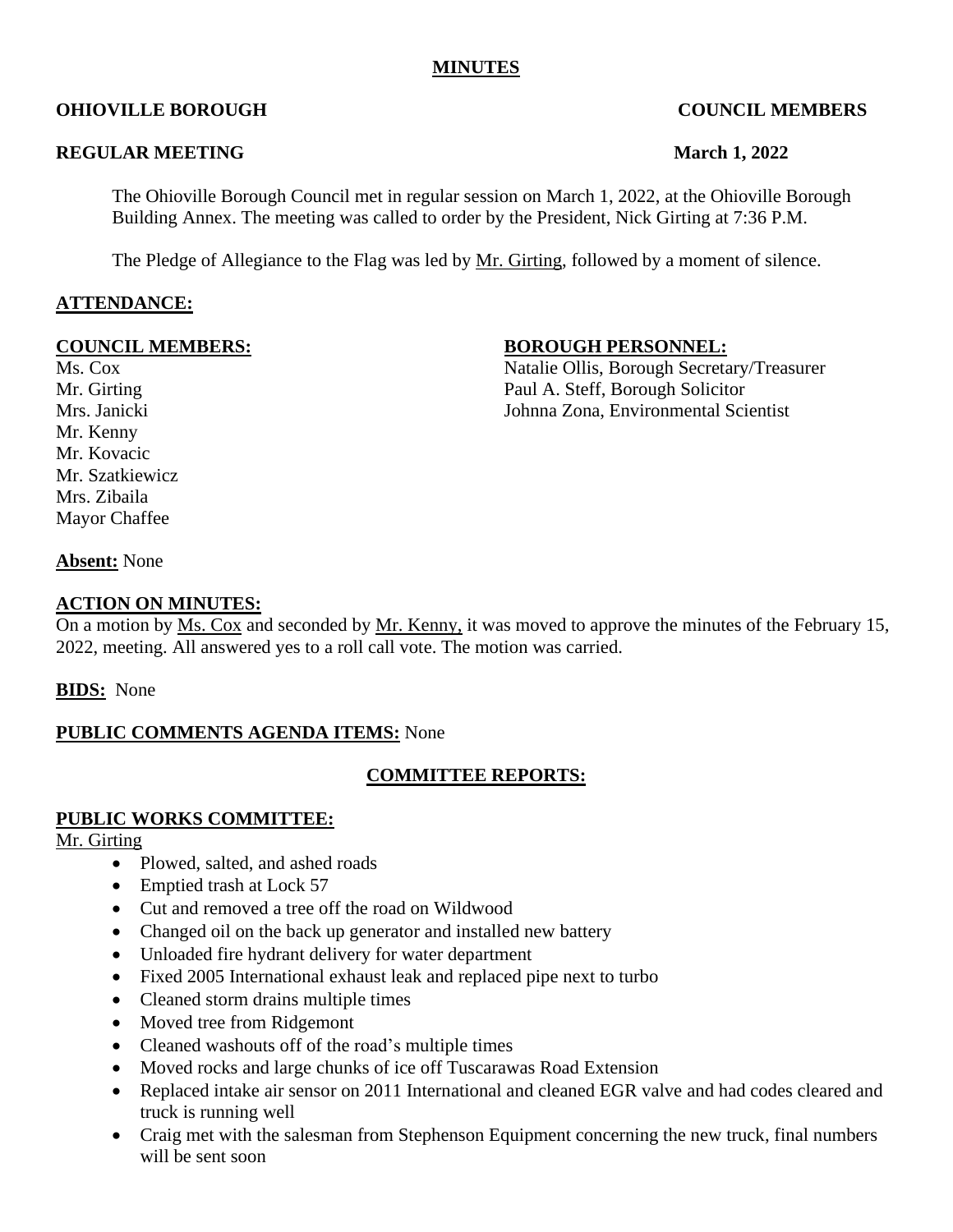- Filled in spot on Bieler's Run to keep creek from washing the road out
- Moved branches and brush off roads after high winds

Mr. Girting noted that he would like to thank Mr. Kovacic and Frye Transportation for scanning the 2011 International codes and clearing them.

Mr. Girting noted the Road Department has been looking to purchase a new Class 5 Dump Truck over the past year and has had contact with Stephenson Equipment currently but does not have a price yet.

#### **FINANCE / OFFICE COMMITTEE:**

Mrs. Janicki noted the paperwork has been signed and the transfers of the CDs to Money Market Accounts has been completed by WesBanco.

#### **LEGISLATIVE COMMITTEE:**

Mr. Kenny noted that the Beaver County Commissioners have been working closely with Beaver County Emergency Services on the upgrade of digital radios and a meeting will be approaching soon at CCBC.

Mr. Kenny noted discussion on County EMS Funds, Fire Fighting Training at CCBC, surveys, road supplies and would like any feed back on ordinances on the website.

#### **PUBLIC UTILITIES COMMITTEE:**

Mr. Szatkiewicz noted he is hoping for a meeting next month for infrastructure.

## **PUBLIC SAFETY COMMITTEE:** No Report

#### **RECREATION COMMITTEE:**

Mrs. Zibaila noted she will be contacting contractors for bids at the ballfields for electrical and concrete.

Mr. Szatkiewicz noted he will be contacting cleaning companies for quotes to clean the restrooms at Lock 57.

Ms. Cox noted she would like to clean up the wetlands at Lock 57.

Mr. D'Egidio noted that the Fairview Grange will be closed in March because they will be replacing the handicap ramp. Auctions will resume weekly in April and the Grange is looking into possible community bonfires in the near future.

## **REPORTS OF OFFICERS**:

Mayor Chaffee – No Report

Secretary - No Report

Treasurer -

On a motion by Mr. Girting and seconded by Ms. Cox it was moved to accept the Treasurer's Report ending February 28, 2022. All answered yes to a roll call vote. The motion was carried.

Planning Commission - A Planning Commission meeting will be held March 2, 2022, at the Ohioville Borough Building Annex.

Emergency Coordinator - No Report

Borough Solicitor - No Report